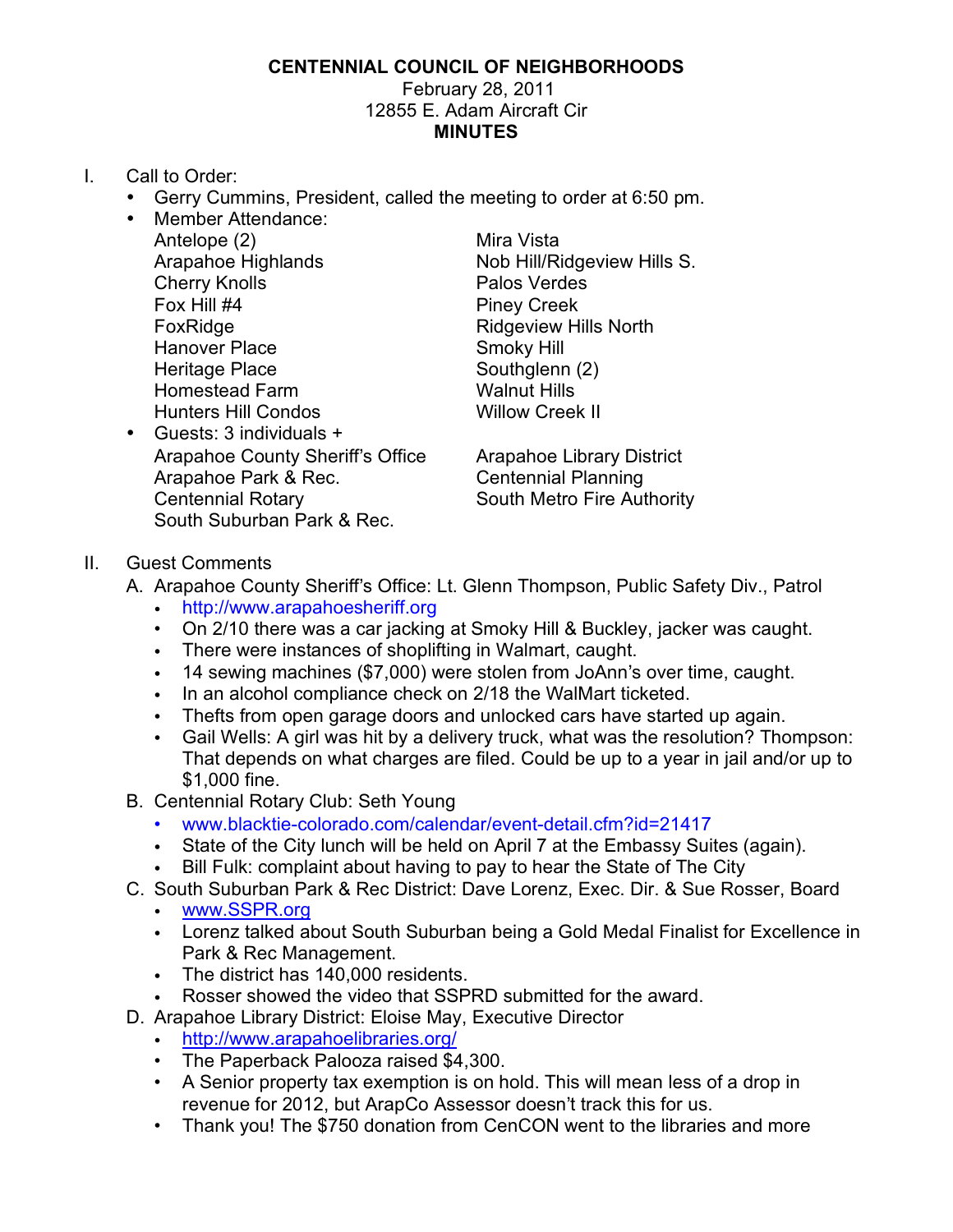books.

- The March theme is Canine Companions for Independence. Programs from the Denver Zoo and families can learn how to make meeting a new dog a success.
- Byki Online (Before you Know It) is a new language database with 70 languages.
- AARP tax assistance for low income folks over 60, SG on Tuesdays, call & make appt, 303-542-7279.
- The Dewey becoming just a program listing. District news will be done through email & website
- Cummins: Are you planning beyond 2 years? May: Yes, but in 2% increments from the low point.
- Koch: Have you seen a Smoky Hill impact? May: Not sure how to quantify it, yet. 1,500 people have bought a library card (out of district).
- E. Arapahoe Park & Rec District: DeLos Searle
	- http://www.aprd.org
	- APRD has a new Trail Guide, Spring/Summer 2011, out.
	- The district is doing some horse crossings along Piney Creek. 2 are in, another is coming.
	- There will be some CIP at Tall Grass Park, Himalaya & Quincy: hard surface, playground, shelter.
	- Suhaka: the district is working with SEMSWA on Piney Creek issues.
- F. Fire Districts: Becky O'Guin, South Metro Fire Rescue
	- http://www.cfpd.org, http://www.littletongov.org/fire, http://www.southmetro.org
	- Chief Qualman is part of a GO team for fires in Puerto Rico.
	- SMFD responded to a fatality at the Arapahoe disposal site.
	- SMFD also responded to a double fatality on E-470.
	- Family Wellness Summit www.assetsconnect.org/site
	- There are mutual aid agreements with all fire districts in Centennial.
	- There is info on our website about residential fire sprinklers.
	- Chief Mullin, Littleton Fire, is chair of the Missouri Div. of the International Assoc. of Fire Chiefs.
	- South Metro is having a Citizens' Fire Academy for residents.
	- Rosser: thank you for helping residents, answering calls for broken pipes after the heavy freeze. O'Guin: It was mostly commercial buildings.
- G. Cherry Creek Schools: not present
	- http://cherrycreekschools.org
- H. City of Centennial, Mike Pesicka
	- http://www.centennialcolorado.com
	- The residential part of the Zoning Map will be adopted in May or June.
	- The old Land Development Code (LDC) reflected a largely agricultural community; Centennial needed one that addresses an urban community.
	- He described the city's outreach program.
	- Chuck Reers: If you reduce or consolidate some zone districts, won't people pay more taxes? Pesicka: No, it won't impact taxes.
	- Koch: changing setbacks on plats? Mike: not on plats
	- Middleton: This doesn't appear that it will impact me at all, why should my HOA have a presentation? Mike: It probably won't, but good to know about the zoning around your neighborhood.
	- Fulk: What about consolidating lots in residential neighborhoods? Mike: This makes more standards for that.